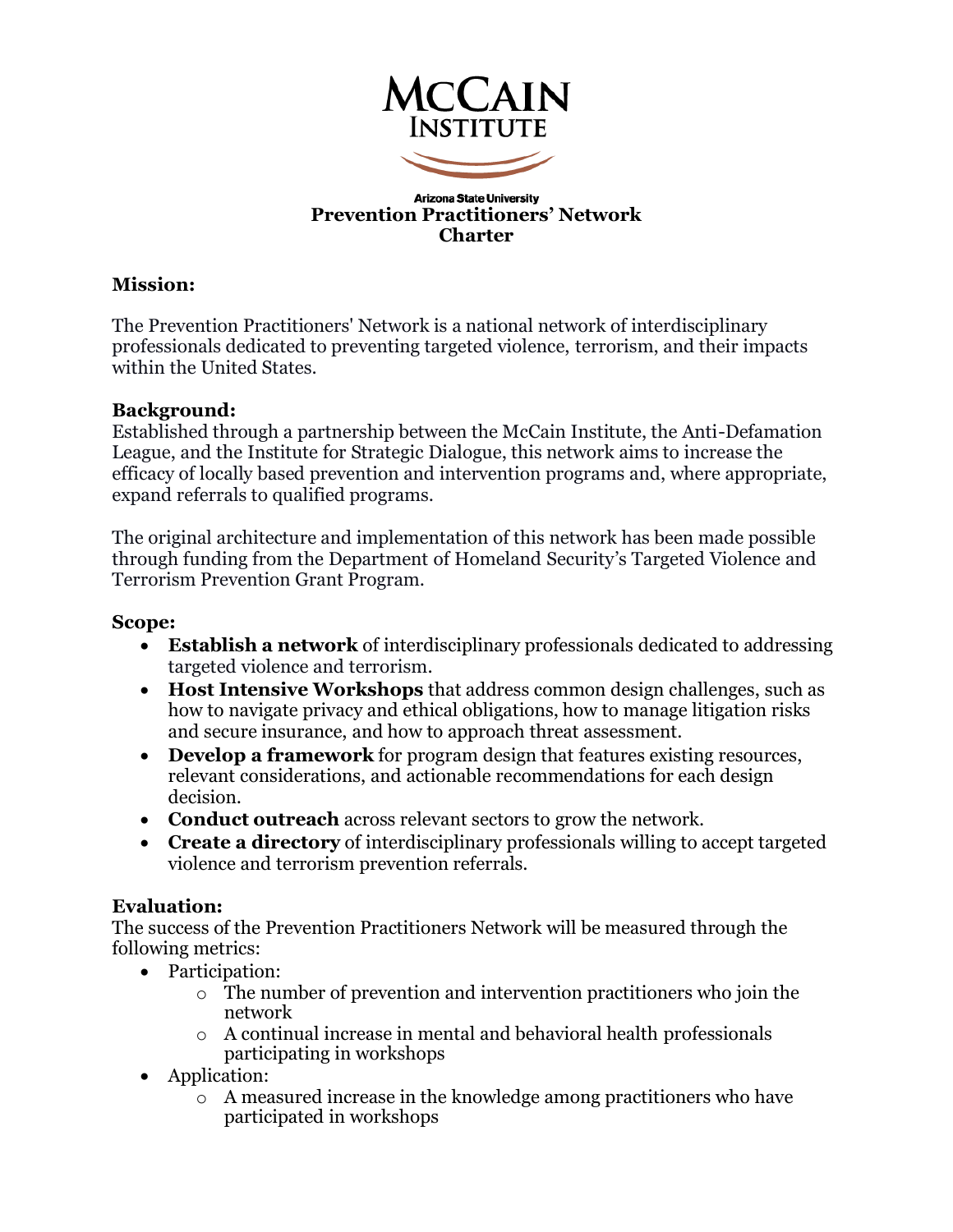

#### **Arizona State University**

- $\circ$  A continual increase in mental and behavioral health professionals willing to accept referrals and add their services to the Directory
- o An increase in collaboration among practitioners, including sharing protocols, case consultations, and collaborating on proposals
- o The application of lessons learned from workshops into the design of their programs
- $\circ$  The consulting of practice guides and/or frameworks by localities when designing comprehensive prevention strategies
- o An increase in localities developing initiatives to respond to individuals at risk of mobilizing to violence
- Other goals and milestones as identified by the Chair and Advisory Board

#### **Network Management Structure:**

The Network is managed by a Chair in partnership with an Advisory Board and Network Administrators. These governance structures are made up of interdisciplinary experts with experience in targeted violence prevention.

• **Chair**

The Prevention Practitioners' Network Chair serves as the liaison between the advisory board and the incubation organization, the McCain Institute. Sets goals, priorities, and objectives for the board and overall network and ensures they are met. Conducts advisory board meetings and facilitates programming, such as workshops as needed. Serves as a spokesperson and advocator of the network as needed. Terms for the Chair will be 5 years with elections being held in the Fall and the incumbent chair assuming the position in January. Elections will be facilitated by the Programs Committee and upheld by the Advisory Board.

#### • **Advisory Board**

The Prevention Practitioners' Network Advisory Board is comprised of a diverse group of interdisciplinary professionals with experience addressing targeted violence and terrorism prevention and the network's committee chairs. The Advisory Board acts as a parallel team in offering assistance and expert advice to the Chair by providing non-biased information with all members will having equal standing. Decisions are made by consensus. If consensus cannot be reached the committee chairs will form an executive committee to discuss and vote. Advisory Board Members will encourage and support the sustainable development of the Practitioners' Network, provide networking opportunities, and act as a resource for the Chair and network members as required. Terms for Advisory Board members will be 5 years, apart from the network committee chair members being two-years. Elections are held in the Fall and the incumbent chair assuming the position in January. Elections will be facilitated by the Programs Committee and upheld by the acting Chair.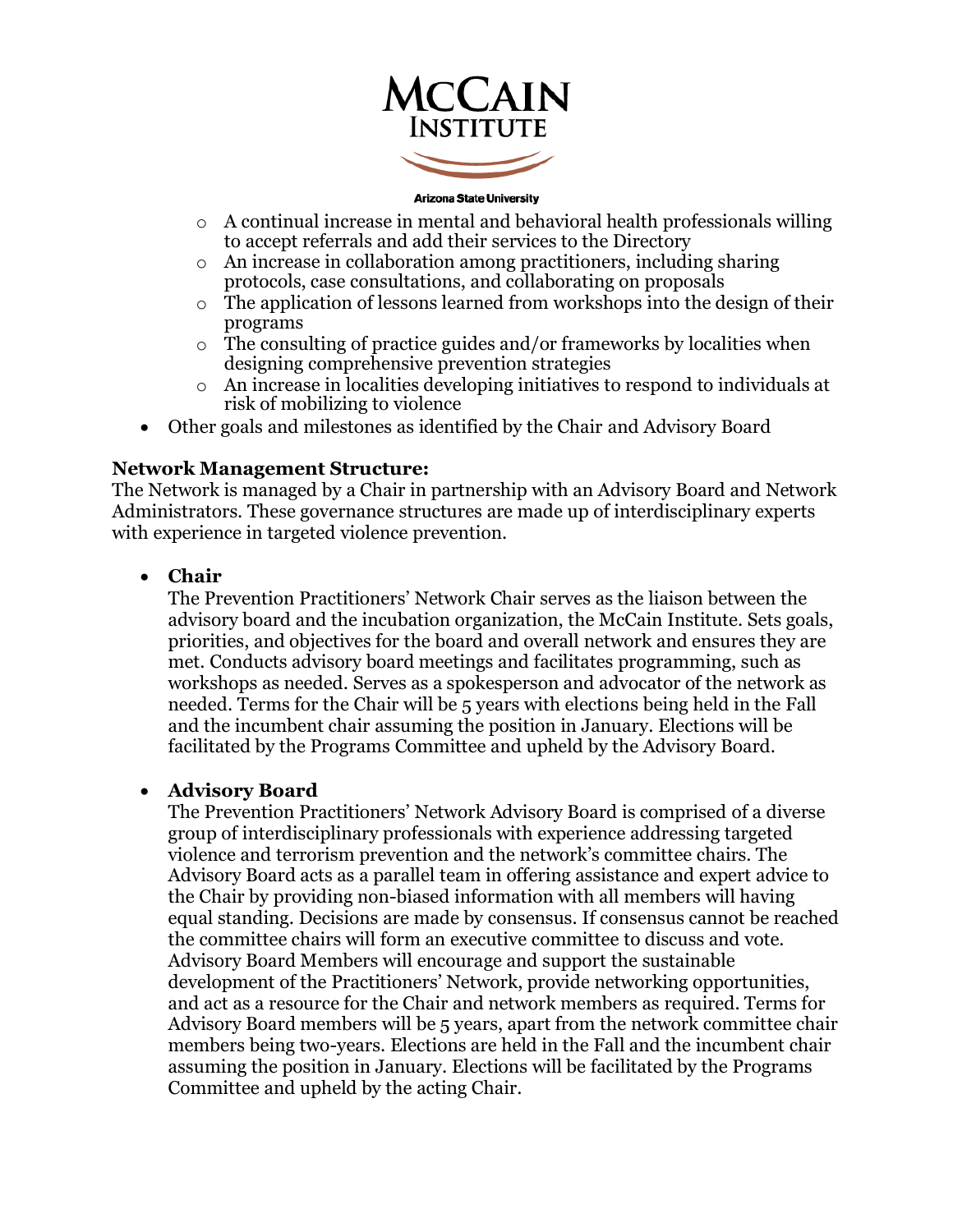

**Arizona State University** 

The advisory board will convene as needed determined by the chair, but no less than two times each year.

### • **Network Administrator(s)**

Serves as the contact point between the advisory board, the Chair, committee chairs, the network, and key stakeholders. Manages all aspects of meetings including coordination of meeting medium and location and distribution of all meeting materials. Provides general support to advisory board and Chair as needed. Works alongside the Chair and across all committees to ensure all decisions made by the advisory board are implemented within a timely fashion. The McCain Institute will provide the staff capacity to serve as the Network Administrators(s).

### **Committees**

Committees will accept new members to the committee on semi-annual basis. The tenure of committee member's commitment will be for two years, with members rotating off the committee on a yearly basis. Members of each committee will appoint a committee chair to lead the committee and work directly with the Chair and Network Administrator to facilitate and implement all duties as necessary to meet the goals, priorities, and objectives set forth the Chair and Advisory Board. Committees will convene quarterly or more as determined by the committee chair.

#### • **Membership Review Committee**

The Membership Review Committee provides recommendations surrounding membership criteria to the Advisory Board to enact. The Advisory Board will approve the membership criteria put forth by the Membership Review Committee on an annual basis. The Membership Review Committee coordinates the outreach for new members to join the Prevention Practitioners' Network and ensures continual growth of the network. The Membership Review Committee manages the intake of new network members by reviewing applications and accepting new members. The Membership Review Committee oversees management of the internal directory of all members as well as ensures members who list their services on the public-facing directory have the correct resources needed to keep their profiles up to date.

#### • **Ethics Committee**

The Ethics Committee is responsible for developing and maintaining the Code of Ethics of the Prevention Practitioners Network and will act in an advisory capacity when complex and difficult issues arise within the network. The Ethics Committee is responsible for reviewing, revising, and updating the Code of Ethics ad hoc and on a regular basis. It will provide assistance to members, investigate potential violations following a committee approved protocol and procedure, and facilitate sound decision making that respects participants' values, concerns, and interests according the principles outlined in the Prevention Practitioners' Code of Ethics.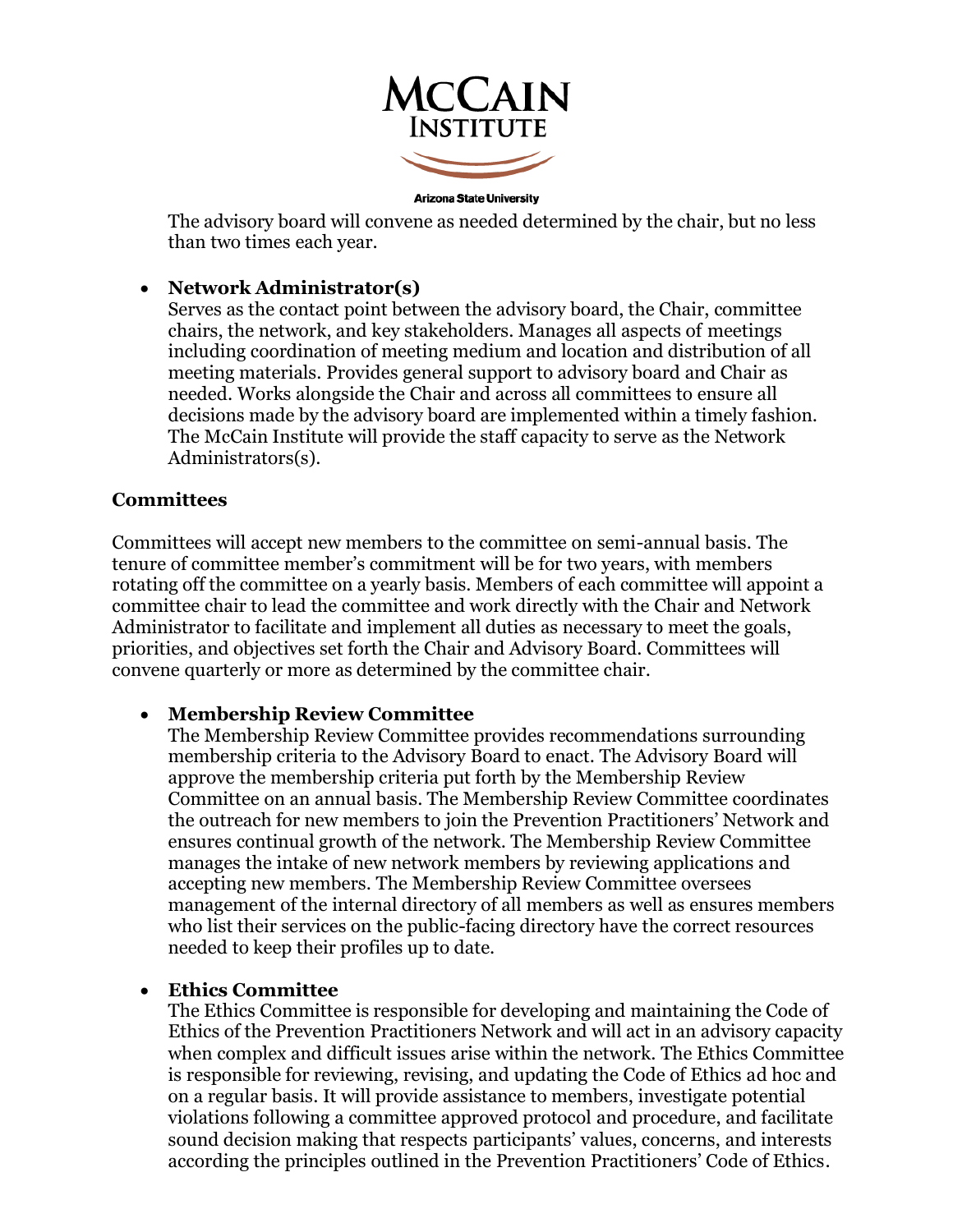

### • **Programs Committee**

The Programs Committee organizes events for the network members including but not limited to, virtual and in-person networking events, topical workshops, and skill-building seminars. The Programs Committee serves as the primary source for event information for all network members and will promote events to network members in a timely fashion. The Programs Committee facilitates the election process for both the Advisory Board and Network Chair.

### • **Public Relations Committee**

The Public Relations Committee works to ensure the Prevention Practitioners' Network builds strong and strategic relationships with both current and future stakeholders through public education initiatives, community outreach, and public policy advocation. The committee works with network members and staff to promote services to the community, articulate key messages to stakeholders, and develop criteria to identify and select collaborative partners.

### • **Development Committee**

The Development Committee guides the network's strategic funding efforts through both donor focused fundraising and government grant applications to meet the budgetary requirements of the network. The Committee works with the advisory board to identify development goals and leads the network in resource development. The committee works with the network staff to ensure all postgrant reporting requirements are met and donor stewardship and cultivation is done seamlessly. The committee plays a strong role in identifying, cultivating, and approaching major donors and other funding opportunities.

### **Chartering Authority:**

The Advisory Board is informally chartered by the McCain Institute at Arizona State University and will provide progress updates as appropriate to the McCain Institute leadership and/or University through the Chair.

### **Resources for the General Public:**

General members of the public will be able to gain access to open-source resources created and deployed by the network. The general public will be able to access the directory of interdisciplinary professionals who are available as resources. They will also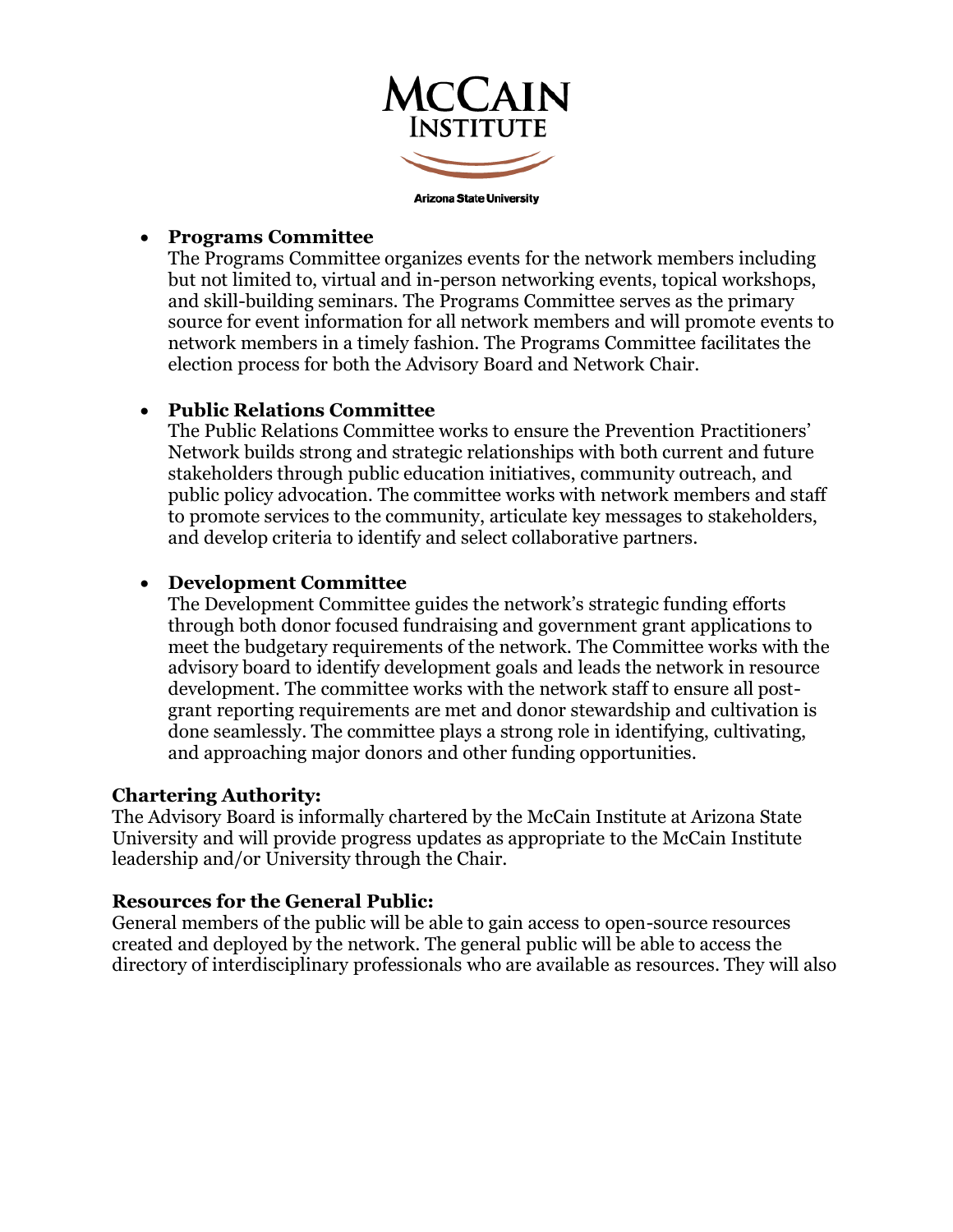

**Arizona State University** 

gain access to select workshops, practice guides, and network publications for interdisciplinary professionals to gain industry insight.

### **Membership Resources**

In addition to the resources open to the public, official Prevention Practitioners' Network members will gain the opportunity to include their services in the Directory, an exclusive network for trusted case consultations, the opportunity to attend private workshops with subject matter experts, networking opportunities, and mentorship and career advancement prospects.

# **Membership Responsibilities**

In adhering to the Prevention Practitioners' Network charter, practitioners will:

- **Ensure confidentiality and privacy for both clients and members at all times.** Prioritize protection of privacy and avoid breach of confidentiality for clients and members at all times. Anonymization prior to case-discussion is mandatory. Personal information should never be disclosed.
- **Respect each practitioners' professional codes and guidelines.** Legislation, regulations and professional codes and ethics might vary among professionals and states. Practitioners should always follow the professional guidelines and legislations that apply to their situation.
- **Focus on best practices for clients.** Discussion and solutions should always focus on the best practices and best interest for clients and their communities.
- **Respect other members.** Members have the right to be respected for their ideas, practices and professional opinions. Members should respectfully address their disagreements.
- **Engage in regular meetings.** Members should attend most of the meetings in order to ensure the continuity and consistency of the community.
- **Offer support for members by providing meaningful feedback and possible solutions.** Constructive and meaningful feedback is encouraged in order to promote solutions and positive collaboration among members.
- **Ensure a safe environment for discussions and support.** Work together to create a friendly environment where everyone can freely speak and be listened to.